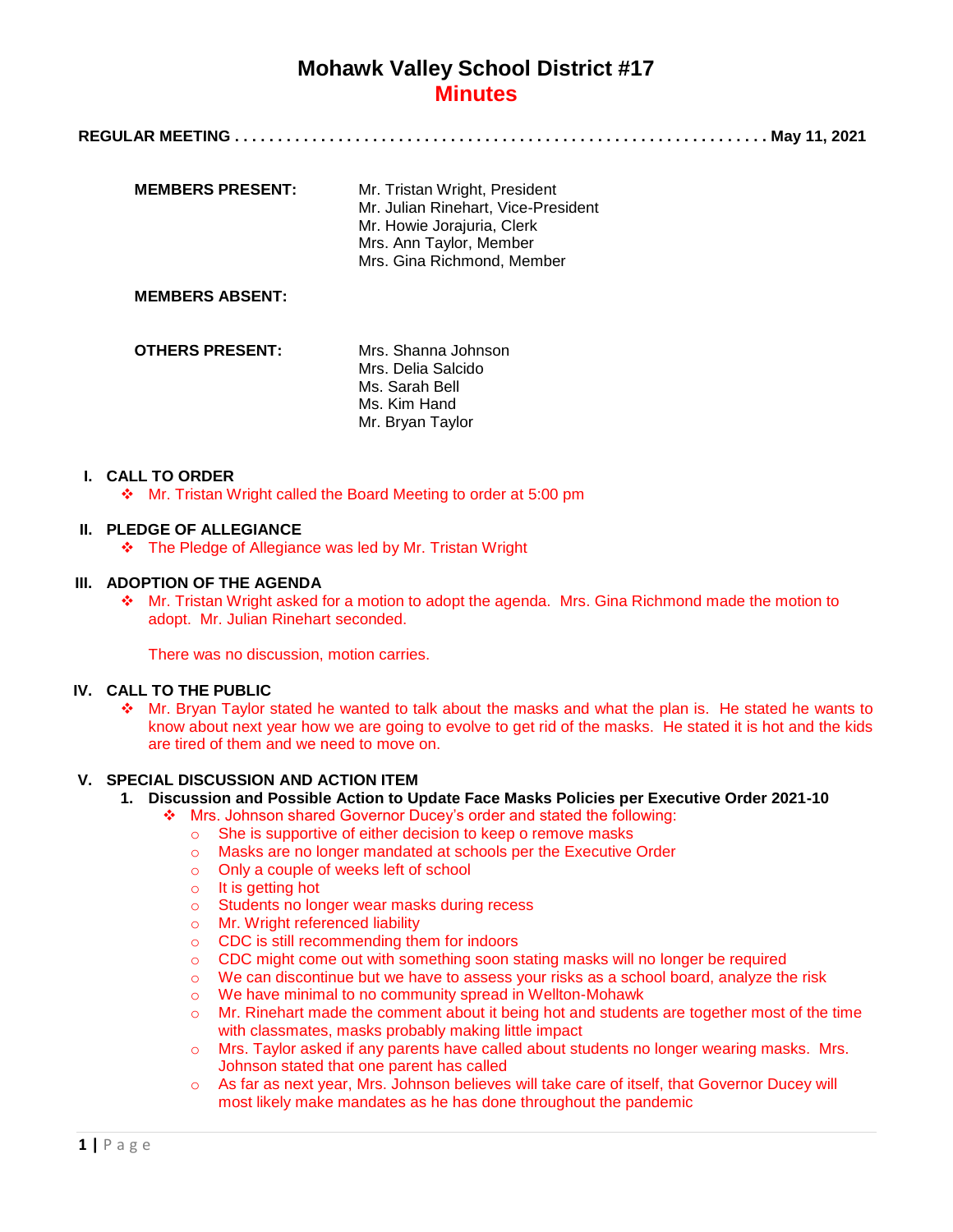- o Mr. Jorajuria asked if other schools in Yuma County are doing away with masks. Mrs. Johnson responded that some schools are doing away with them
- o The younger kids, K-3, are no longer wearing them during recess and in the cafeteria
- $\circ$  Mrs. Richmond stated that if they are no longer wearing them during recess or in the cafeteria then why wear them in the classroom
- o Mr. Wright asked how is policy being followed. Mrs. Johnson stated that every time there is a change we always go back and update the Return-to-School Plan
- $\circ$  Mrs. Taylor asked if wearing a mask can be made optional. Mrs. Johnson stated that yes, even if the board approves to remove masks, it will still be an option
- o Mr. Jorajuria stated that as far as next year goes, he would hate to see masks come August or September. He also stated that with two weeks left of school, he does not know if there is enough to off-set the risk of no longer wearing masks, what is the gain? He stated he can go either way
- o Mr. Rinehart stated we can control what we do in school but not when they are out of school, same with the mask
- $\circ$  Board members made several comments of places where they have been and no one is wearing masks anymore
- $\circ$  Mrs. Richmond made the statement to see what happens in the next two weeks with making it optional
- o Mr. Rinehart stated to make it optional and leave it up to the parents
- $\circ$  Mrs. Taylor stated she supports making it optional and leaving it up to the parents
- o Mrs. Johnson stated it is getting hard with programs coming up and referenced the recent NJHS ceremony where parents did not wear them although asked to
- o Mrs. Johnson once again stated she is supportive of either decision
- **Motion:** Mr. Tristan Wright asked if anyone would want to make a motion as to keeping the masks until the end of the year or making them optional. Mr. Julian Rinehart stated he wanted to make a motion to make them optional and leaving up to the parents. Mrs. Ann Taylor seconded.
- Mr. Jorajuria asked if this is the way we go and if there is a family that does not want to send a student because of this change is there an alternative for distance learning for the last two weeks? Mrs. Johnson stated it would not be a full distant learning but she is willing to accommodate parents
- Four students have remained in distant learning have been doing Zoom
- $\cdot \cdot$  Mrs. Johnson stated that when she sends the notice home to parents about the board's decision she will make sure it states that if they have any concerns with this decision to please contact her to make accommodations
- Motion carries with a 3 to 2 vote. Voting was as following:
	- o Mr. Tristan Wright voted no
	- o Mr. Julian Rinehart voted yes
	- o Mr. Howie Jorajuria voted no
	- o Mrs. Gina Richmond voted yes
	- o Mrs. Ann Taylor voted yes

## **VI. INFORMATION AND DISCUSSION ITEMS**

- *Matters about which the Board may engage in discussion but will take no action.*
	- **1. Administrator Reports**
		- **a) Enrollment Report**
			- **Mrs. Johnson stated the following:** ❖ No enrollment report was given
		- **b) Budget Report**
			- **Mrs. Johnson stated the following:**
				- Presented a PowerPoint presentation on Budget Overview and Raises for FY22 , highlighting the following areas and defining how the money is used and the amounts in each category
					- Funding Categories: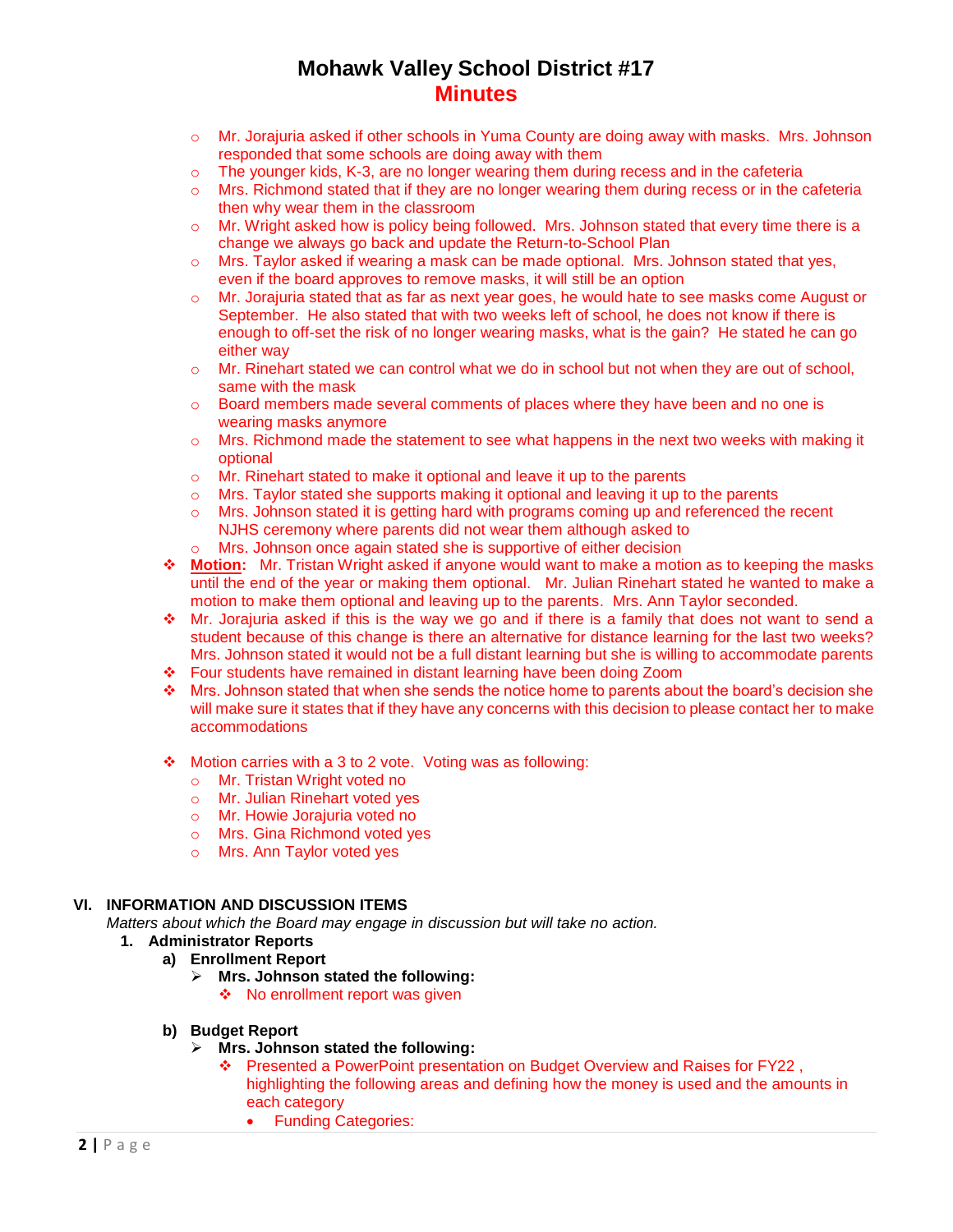- o DAA
- o M&O
- o Federal Title Funds
- o REAP
- o Classroom Site Funds
- o ESSER Funds for Covid Relief
- Mrs. Johnson referenced that Classroom Site Fund is changing. As of next year there will no longer be buckets. Those are going away. The current buckets are as follows. The district will need to budget so teacher will continue receiving these funds as usual.
	- o 011 was base level pay for certified teachers only (\$1,000-\$2,500 annually)
	- o 012 performance pay for certified teachers only (\$0-\$4,500 annually based on performance plan)
	- o 013 class size reduction to pay for staff, teachers or paraprofessionals (pays part of a teacher's salary and raises).
	- $\circ$  These funds can be used at the District's discretion for instructional purposes
	- o FY22 \$160,000, an inflated amount due to increased sales taxes (\$725 per student, typically \$425 per student)
- Mrs. Johnson also referenced salaries in comparison with other districts in Yuma County and recommendations for staff raises. She recommended a variety of raises based on individual circumstances.

## **c) Academic Report**

- **Mrs. Johnson stated the following:**
	- We were awarded the Literacy Grant! We will be hiring a Literacy Coach. We have been awarded \$800,000, \$160,000 per year for five years
	- We had National Junior Honor Society. Ten students were inducted. We now have a total of 16 members
	- $\cdot$  8<sup>th</sup> graders will go on their field trip on Thursday the 13<sup>th</sup> and Friday the 14<sup>th</sup>
	- ❖ 8<sup>th</sup> Grade Promotion will be on the baseball field
	- ❖ We ordered a blow-up screen for the promotion
	- $\div$  We are wrapping up the school year

### **d) Bond Report**

- **Mrs. Johnson stated the following:**
	- \* To summarize we are going after at least \$3,358,000 with SFB
	- \* The weatherization assessment has been approved. The design will go to SFB to be put on May 19th agenda for approval. The estimated cost is \$1.5 million dollars and the design fee is \$64,380
	- $\div$  The roofing assessment has been approved. It has been uploaded to SFB for design approval. The cost is \$853,188 with a cost of \$51,00 for design fees
	- $\div$  With the structural assessment, holes need to be cut in the cafeteria and the main building to complete the analysis
	- Sternco has finished up the fire alarm assessment. We are waiting for a projected cost
	- $\div$  The assessment for the restroom renovations has been uploaded. The estimated cost is \$837,952 with a cost of \$51,834 for the design
	- $\div$  The flooring assessment has been finished and should be uploaded soon. The kitchen and cafeteria will be taken care of with all the other assessments and design
	- Teachers will be going OJ Combs to look at the technology and classroom designs
	- The stage and sound system are more of a cadillac item
	- $\div$  We will see what money we have left for the parking lot
	- $\cdot \cdot$  The structural analysis for the gym is being worked on
	- We should be able to use the septic soon. However, it has backed up. Mr. Burns stated that it either was not designed correctly or it was not done correctly. Kevin Dahl and Sternco and Merrill Walker are going to be contacted
	- It is projected that at least \$3.3 million will be funded by SFB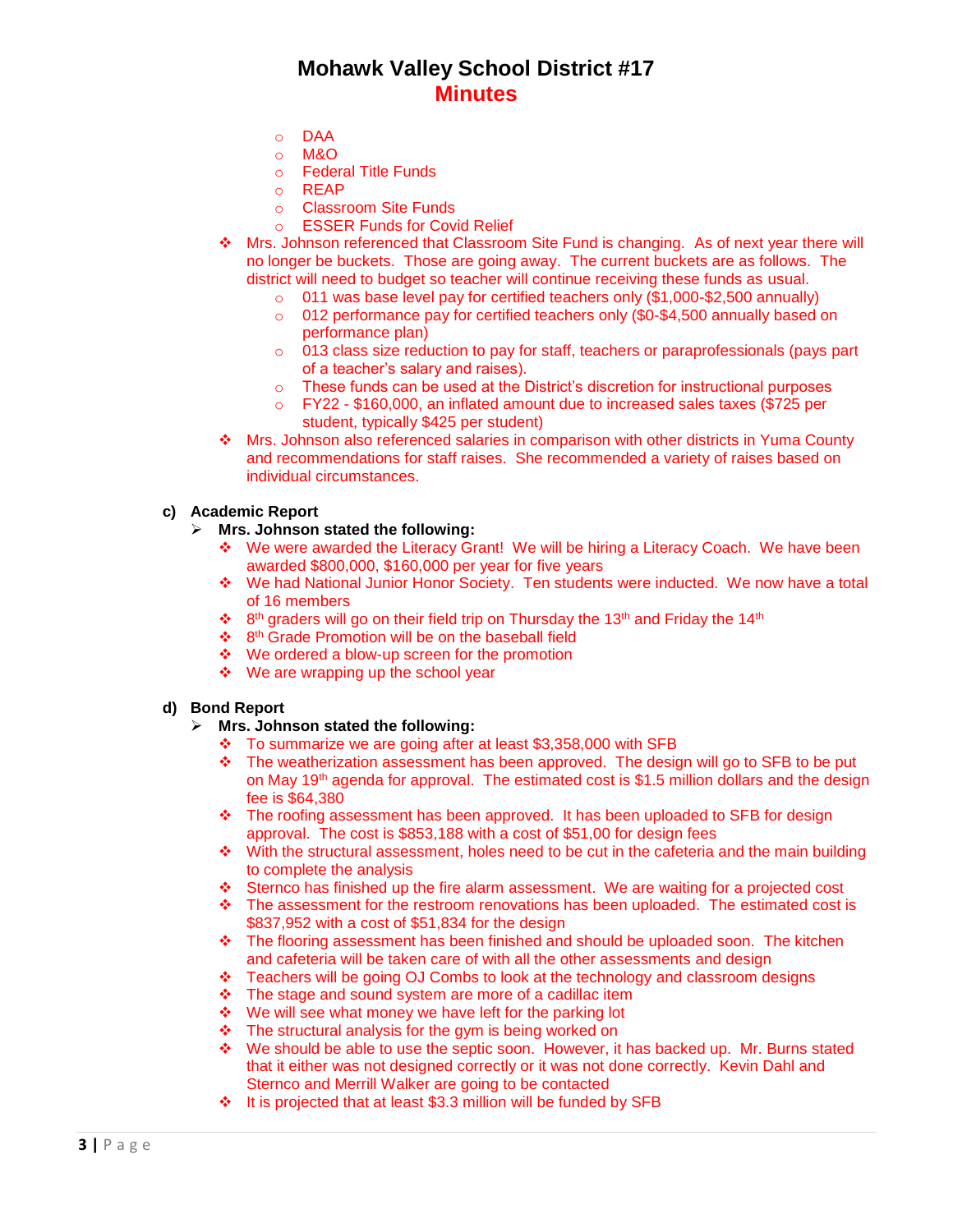- Mrs. Johnson spoke to attorney Danny Atleman. He stated that four districts are suing SFB. There are so many things that SFB said they would do and have not done. The four districts are per se representing other districts in the state. She stated that he would like for Mrs. Johnson to testify and she said she would. SFB has not been transparent has not been transparent in the last several years and difficult to navigate through and inconsistent.
- Mr. Jorajuria asked if we join the lawsuit would it give us negative repercussion with SFB? Mrs. Johnson stated she will not be joining the lawsuit. However, she stated she would not give up as she navigates through these projects. It becomes frustrating uploading projects, when they are rejected several times and someone has to speak up.
- $\div$  The board recommended that we be cautious speaking up while we are getting funded so many projects. Mrs. Johnson stated she would pass that along to the attorney

## **e) Water Plant Report**

## **Mrs. Johnson stated the following:**

- $\cdot \cdot$  The change order for the water plant has been submitted at least five times
- We are still waiting approval from SFB for project manager
- $\bullet$  The decision has been made to begin project management with Arcadis while we await approval. This is a critical start , MVS will cover charges until approved.

### **f) Maintenance Report**

- **Mrs. Johnson informed the board of the following:**
	- ◆ No report was given on Maintenance

## **g) Return-to-School Report**

- **Mrs. Johnson informed the board of the following:**
	- ❖ No report was given on Return-to-School

### **h) General Items**

- **Mrs. Johnson informed the board of the following:**
	- Policy GCO Evaluation of Professional Staff Members
		- o This policy will waive formal evaluations again due to the pandemic

### **2. Governing Board Member Comments**

❖ No Comment

## **VII. APPROVAL OF CONSENT AGENDA**

*These items are adoption of a routine nature and those that normally do not require deliberations on the part of the Governing Board. A board member may pull items, which will then be discussed and voted on separately.*

## **1. Minutes**

a) Notes of Work Session and Minutes of April 13, 2021 – Regular Board Meeting

## **2. Expense Vouchers**

| b) Expense #28 | \$24,041.15 |
|----------------|-------------|
| c) Expense #29 | \$24,776.57 |

### **3. Payroll Vouchers**

| d) $P-21$   | \$32,813.44 |
|-------------|-------------|
| e) P-22     | \$33,881.87 |
| f) $P-22.1$ | \$ 900.00   |

## **4. Student Activity Reports**

- g) April 2021
- h) Year-to-Date 4/30/2021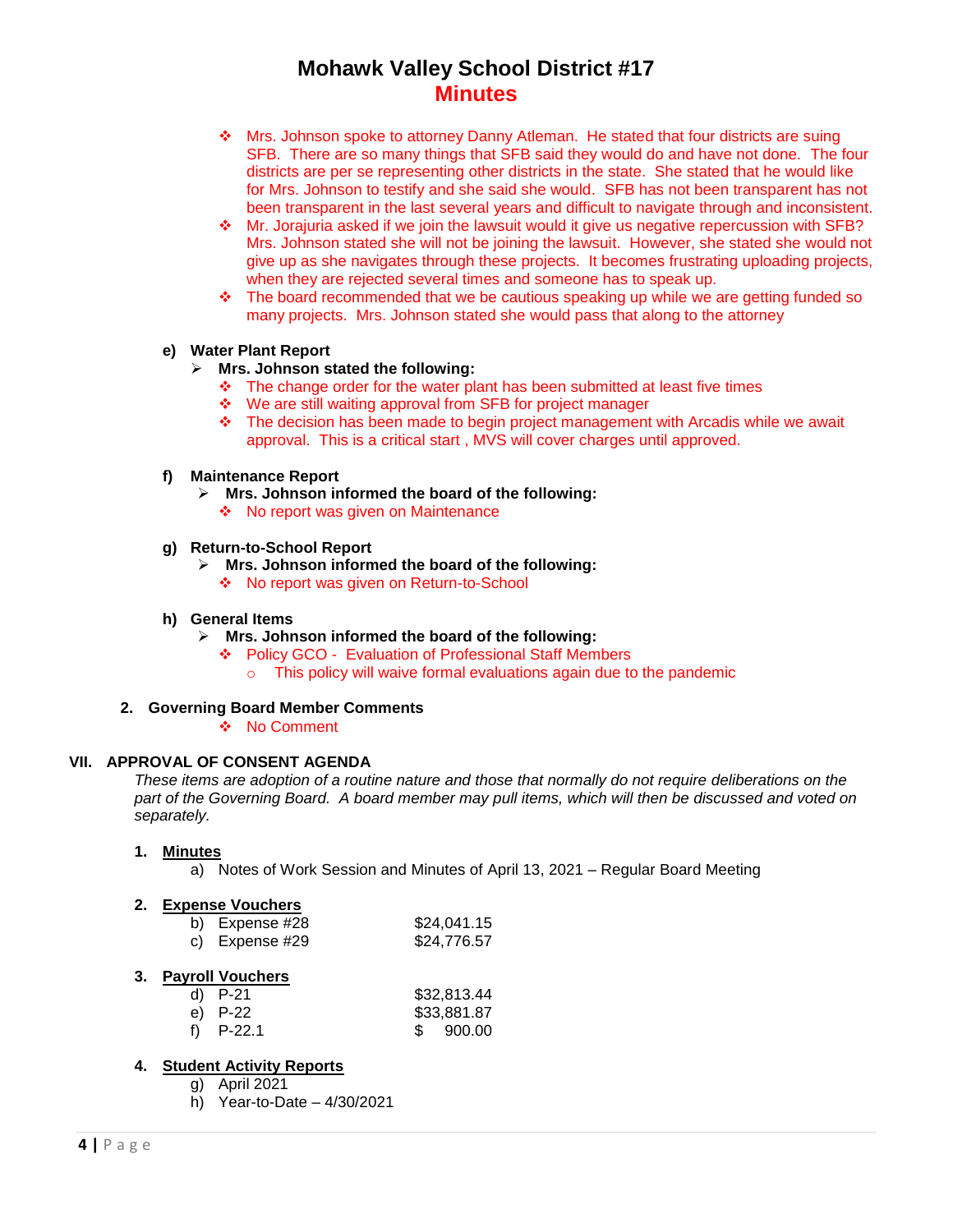## **5. Bank Account Reconciliations**

- i) Student Activities/Revolving Fund/Cafeteria Fund April 2021
- **6. Other**

Motion: Mr. Tristan Wright asked for a motion to accept the consent agenda. Mrs. Ann Taylor made the motion to accept the consent agenda. Mr. Howie Jorajuria seconded. Motion carries.

## **VIII. ACTION ITEMS**

**1. Discussion and Possible Action to Approve Revised Student Calendar for 2021-2022** Mrs. Johnson stated that the calendar was approved last month. The calendar is now revised to include two additional staff PD days throughout the school year as well as two full days for conferences. Also two PD days in June. Instructional staff will be paid out of 301, no changes have been made to contracts.

**Motion:** Mr. Tristan Wright asked for a motion to approve revised Student Calendar for 2021-2022. Mr. Howie Jorajuria made the motion to approve. Mrs. Julian Rinehart seconded.

There was no discussion. Motion carries.

### **2. Discussion and Possible Action to Approve Coaching Stipends for Track (Nydia Salcido and Kristina Ellis)**

Mrs. Johnson stated that we had a track meet.

**Motion:** Mr. Tristan Wright asked for a motion to approve coaching stipends for Track (Nydia Salcido and Kristina Ellis). Mr. Julian Rinehart made the motion to approve. Mrs. Ann Taylor seconded.

There was no discussion. Motion carries.

**3. Discussion and Possible Action to Approve Sub Teacher Development Performance Pay of \$6,000 for Emily Ortega**

Mrs. Johnson recommended a \$6,000 stipend for Ms. Ortega for hours of training beyond her normal work hours.

**Motion:** Mr. Tristan Wright asked for a motion to approve Sub Teacher Development Performance Pay of \$6,000 for Emily Ortega. Mrs. Gina Richmond made the motion to approve. Mr. Julian Rinehart seconded.

There was no discussion. Motion carries.

**4. Discussion and Possible Action to Approve Stipends for Teachers and Paraprofessionals Based on Results Based Funding**

Mrs. Johnson stated she is recommending \$1,000 for instructional staff to include teachers, paraprofessional, and superintendent. She also stated that this a special funding that Governor Ducey put out to pat performing schools on the back. She stated that this can only go to instructional staff.

**Motion:** Mr. Tristan Wright asked for a motion to approve stipends for teachers, paraprofessionals, and superintendent based on Results Based Funding. Mr. Julian Rinehart made the motion to approve. Mr. Howie Jorajuria seconded.

There was no further discussion. Motion carries.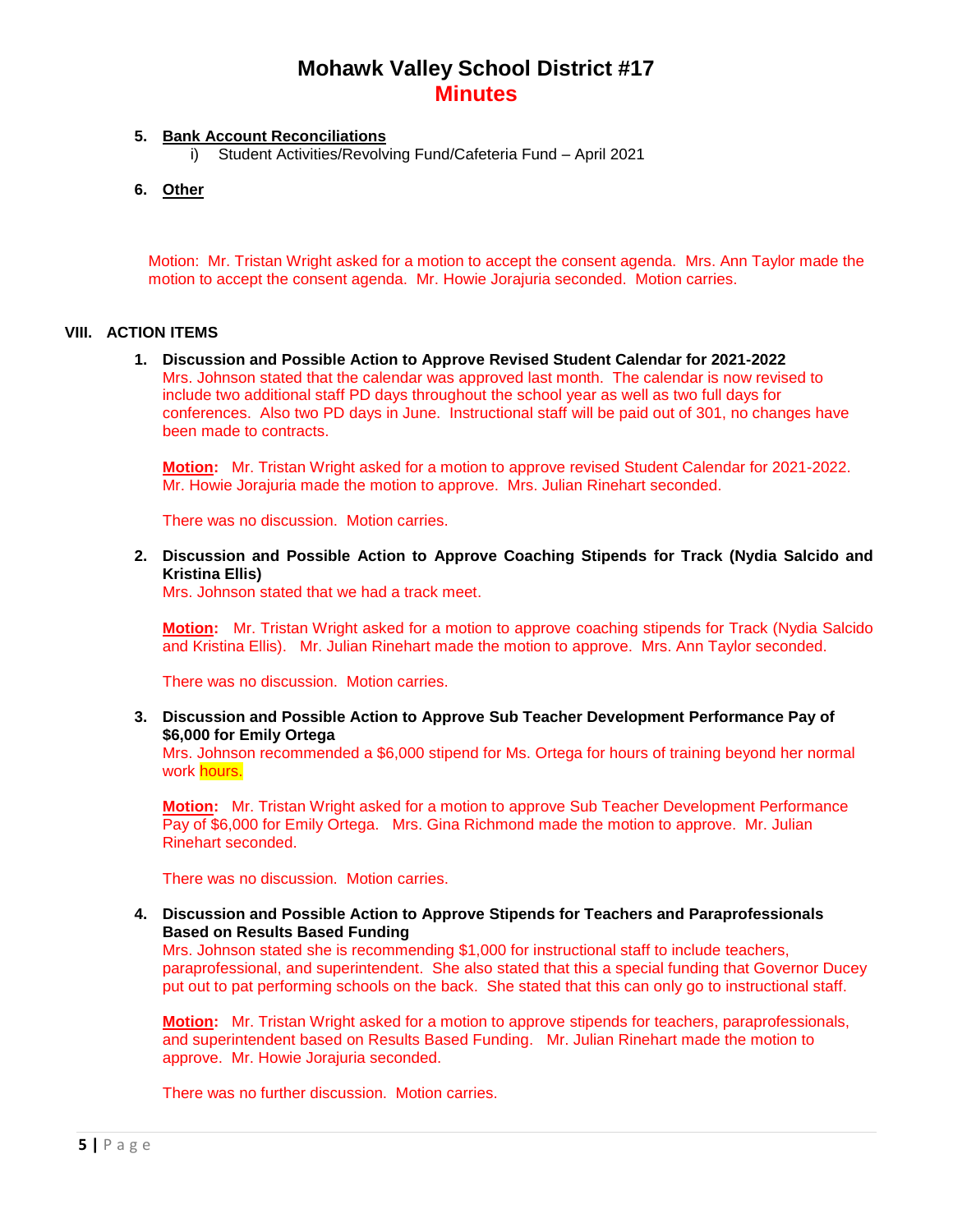### **5. Discussion and Possible Action to Approve FY21 May Budget Revision**

Mrs. Johnson stated that this is what it is. We do not trust it with the change to the new finance system to be accurate but this needs to be approved for submission. Mrs. Salcido explained how payroll encumbrances have been off in the new system and how they have been corrected but still does not seem correct.

**Motion:** Mr. Tristan Wright asked for a motion to approve FY21 May Budget Revision. Mr. Julian Rinehart made the motion to approve. Mrs. Ann Taylor seconded.

There was no discussion. Motion carries.

### **6. Discussion and Possible Action to Approve FY22 Certified Salary Schedule**

Mrs. Johnson stated that no changes were made to the salary schedule. The changes have been made over the last four years.

**Motion:** Mr. Tristan Wright asked for a motion to approve FY22 Certified Salary Schedule. Mr. Howie Jorajuria made the motion to approve. Mr. Julian Rinehart seconded.

There was no discussion. Motion carries.

#### **7. Discussion and Possible Action to Approve FY22 New Hires Hourly Rates**

Mrs. Johnson stated that significant changes have been made to the hourly rates. These changes apply only if we hire someone new. We put a range for paraprofessionals. We hire subs for our paraprofessionals. We increased teacher substitute, long-term substitute pay and long-term substitute teacher of record.

**Motion:** Mr. Tristan Wright asked for a motion to approve FY22 New Hires Hourly Rates. Mrs. Gina Richmond made the motion to approve. Mrs. Ann Taylor seconded.

There was no discussion. Motion carries.

**8. Discussion and Possible Action to Approve 2021-2022 Certified Contracts for Returning Teachers**

Mrs. Johnson stated that she is proposing a 3% raise for teachers. They will see an increase in Prop 301 funds, this will act as a bonus. They have had a 20% raise over the last few years.

**Motion:** Mr. Tristan Wright asked for a motion to approve 2021-2022 Certified Contracts for Returning Teachers. Mr. Julian Rinehart made the motion to approve. Mr. Howie Jorajuria seconded.

Mrs. Johnson stated that we have one teacher that will be retiring. When a teacher retires they are hired by ESI for one year

There was no further discussion. Motion carries.

#### **9. Discussion and Possible Action to Approve 2021-2022 Contract for Superintendent**

Mrs. Johnson stated that this is her full last contract. She plans to retire after this year and return to work. She also stated she cannot make more than the district can sustain. She is recommending a 2% raise.

The board applauded Mrs. Johnson for everything she has been doing with SFB.

**Motion:** Mr. Tristan Wright asked for a motion to approve 2021-2022 Contract for Superintendent with a 2% raise. Mr. Julian Rinehart made the motion to approve. Mr. Howie Jorajuria seconded.

There was no further discussion. Motion carries.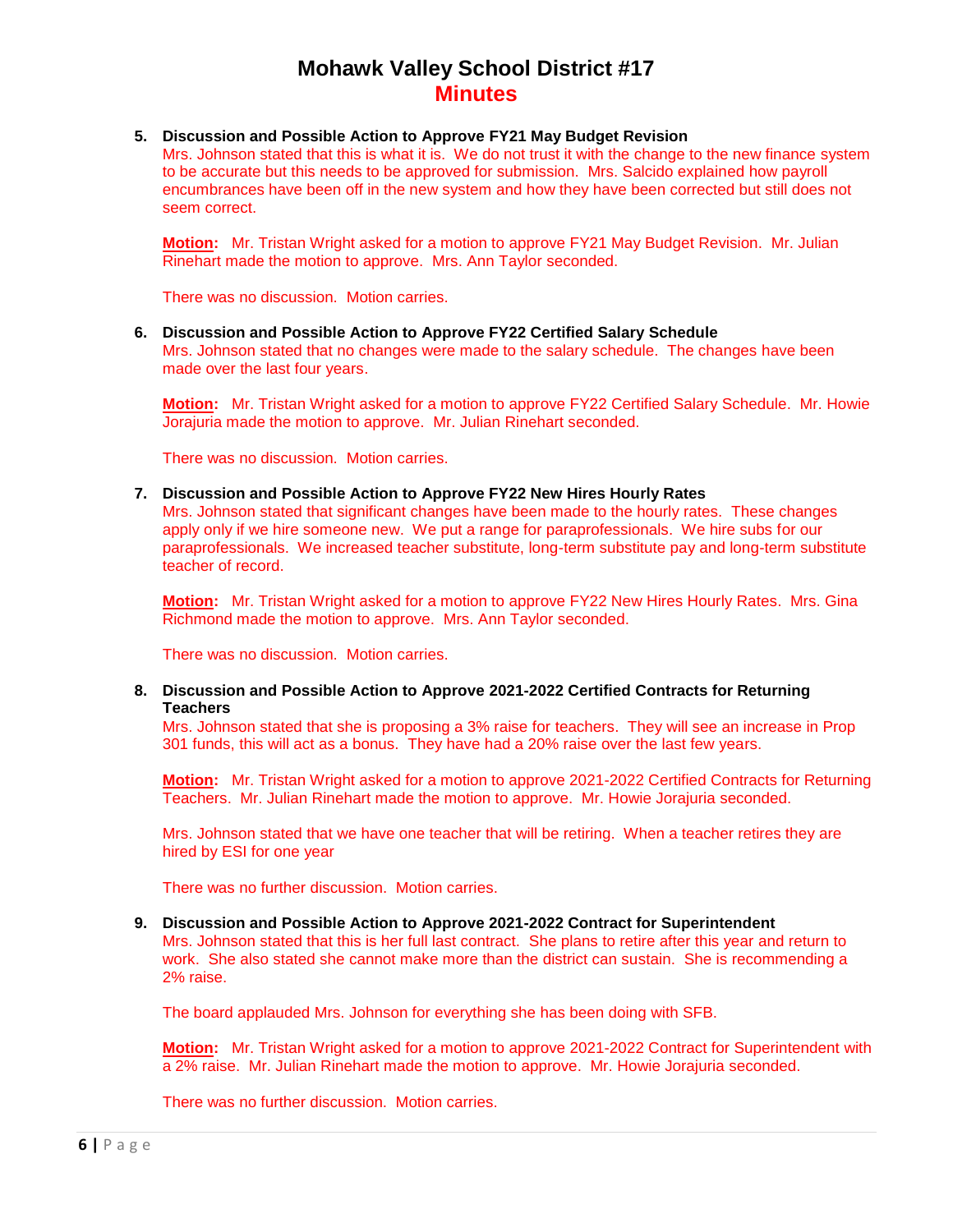### **10. Discussion and Possible Action to Approve 2021-2022 Classified Salary Contracts and Notices of Appointment**

Mrs. Johnson stated that raises vary. We need to bring some positions up to a better pay rate for equality and to be competitive.

Mr. Wright asked if all of these raises have been pulled from research she has done from local districts and getting us in the similar ballpark with what the local market is? Mrs. Johnson stated that is exactly what she did.

Mrs. Richmond inquired about the housing allowance for Mr. Burns. Mrs. Johnson stated that Mr. Burns did not pay rent. What we did is take the monthly amount of \$769 times 12 months which equals to \$9,228, so we then changed that from a housing allowance into a salary. We will get the house rented and this will pay for his pay raise.

Mrs. Johnson's recommendation for raises are as follows:

- Cafeteria 7-8%
- Office 8%
- Custodial/Transportation 3-8%
- Paraprofessionals 5-20%

**Motion:** Mr. Tristan Wright asked for a motion to approve 2021-2022 Classified Salary Contracts and Notices of Appointment as recommended by Mrs. Johnson. Mrs. Gina Richmond made the motion to approve. Mr. Julian Rinehart seconded.

There was no further discussion. Motion carries.

**11. Discussion and Possible Action to Approve Retention Stipends for Returning Employees** Mrs. Johnson stated that she is leaning more on towards everyone getting the same amount of money. It has to be called a retention stipend not a bonus through the ESSER Fund. She asked what the board wants to do for everybody? She stated she has given the board some dollar figures so now she is asking what their thoughts are. She also asked when do we want to pay it out? What happens if someone gets it and they do not come back? It is a retention stipend because these people are staying. It is a pat on the back for all the intense hard work over the last year and the willingness to continue employment in the education system.

**Motion:** Mr. Tristan Wright asked for a motion to approve Retention Stipends for Returning Employees. Mr. Howie Jorajuria made the motion to pay \$3,000 Retention Bonus evenly across the board for all employees with a returning contract by the end of June. Mr. Julian Rinehart seconded.

There was no further discussion. Motion carries.

#### **12. Discussion and Possible Action to Approve Amanda Talamantes as Long-term Substitute for Kindergarten**

Mrs. Johnson stated that she is going to work out nicely and she is working towards a teaching degree.

**Motion:** Mr. Tristan Wright asked for a motion to approve Amanda Talamantes as Long-term Substitute for Kindergarten. Mr. Julian Rinehart made the motion to approve. Mr. Howie Jorajuria seconded.

There was no discussion. Motion carries.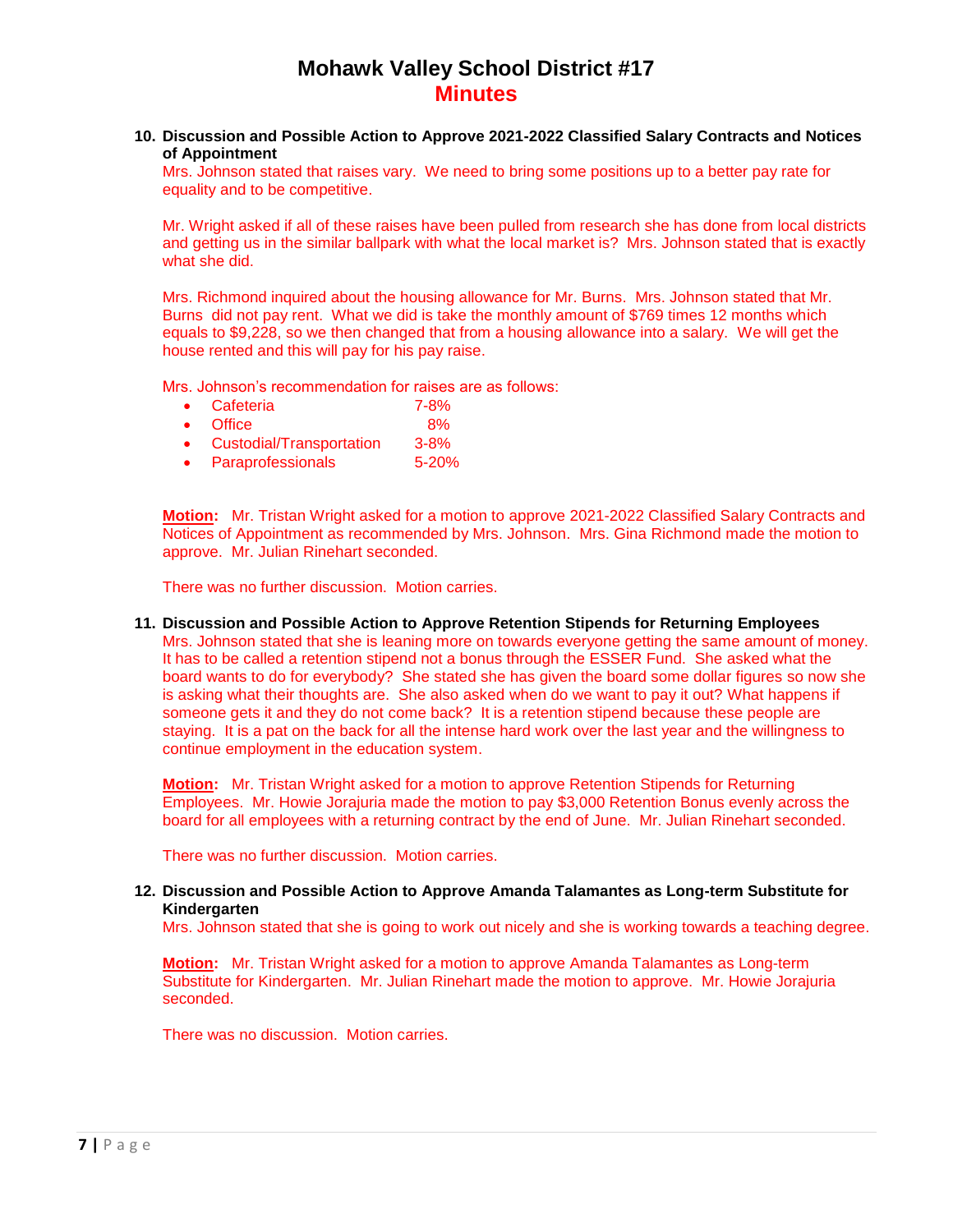**13. Discussion and Possible Action to Approve Jazlyn Martin as Part-time Paraprofessional** Mrs. Johnson stated that she is excited to come on board.

**Motion:** Mr. Tristan Wright asked for a motion to approve Jazlyn Martin as Part-time Paraprofessional. Mrs. Gina Richmond made the motion to approve. Mr. Howie Jorajuria seconded.

There was no further discussion. Motion carries.

#### **14. Discussion and Possible Action to Approve 2021-2022 Housing Rental Rates**

Mrs. Johnson stated the following:

- Housing is in good shape
- Three new AC units had to be installed, two more need to be replaced
- **Exterior of housing needs to be painted**
- The focus is on the Superintendent house
- Recommendation is to raise rent for the superintendent house to \$800 or \$850
- There is usually a  $1 3\%$  raise in housing rates every year
- Recommendation is to not raise rent for those tenants who already living in housing and will be signing a new contract
- Board decided to raise the rent in the superintendent house to \$850
- Employees get a 15% discount

**Motion:** Mr. Tristan Wright asked for a motion to approve 2021-2022 housing rental rates. Mrs. Gina Richmond made the motion to approve:

- Superintendent house at a rate of \$850
- Houses at a rate of \$700
- Apartments at no increase
- No increase for continuing contracts

Mr. Howie Jorajuria seconded.

There was no further discussion. Motion carries.

**15. Move to Suspend Governing Board Policy BGB Related to a First and Second Reading, Regarding Policy Adoption, for the Discussion and Consideration of Agenda Item 16, Regarding Policy IKFB – Graduation Exercises of this Board Agenda Dated May 11, 2021**

Mrs. Johnson stated that there has to be a vote to waive two readings of a policy. This policy needs to be pushed through. It has to do with graduation.

**Motion:** Mr. Tristan Wright asked to move to suspend Governing Board Policy BGB related to a first and second reading, regarding policy adoption, for the discussion and consideration of agenda item 16, regarding Policy IKFB – Graduation Exercises of this board agenda dated May 11, 2021. Mr. Howie Jorajuria made the motion to approve. Mr. Julian Rinehart seconded.

There was no further discussion. Motion carries.

### **16. Discussion and Possible Action on Policy IKFB – Graduation Exercises**

Mrs. Johnson stated that this policy has to do with allowing Native American students to wear traditional clothing and headdresses to graduation.

**Motion:** Mr. Tristan Wright asked to approve Policy IKFB – Graduation Exercises. Mr. Julian Rinehart made the motion to approve. Mrs. Ann Taylor seconded.

There was no further discussion. Motion carries.